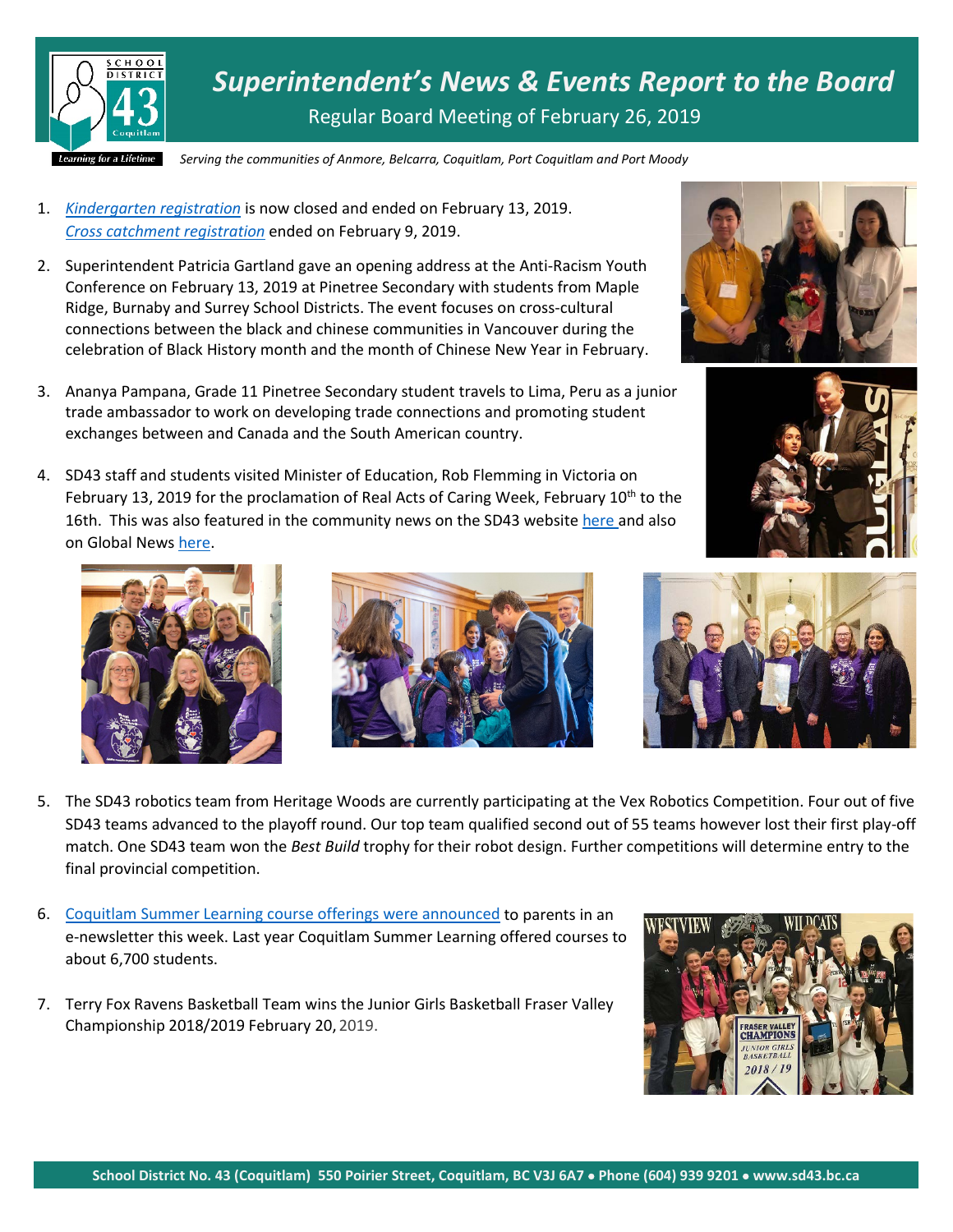

*Superintendent's News & Events Report to the Board* Regular Board Meeting of February 26, 2019

*Serving the communities of Anmore, Belcarra, Coquitlam, Port Coquitlam and Port Moody*

8. Superintendent Patricia Gartland and Board Chair Barb Hobson presented at the *Celebration of 50 Years of French Immersion in BC* on February 5th at Pitt River Middle School. There are about 50,000 students enrolled in French Immersion in the province today and 3,800 students enrolled in French Immersion in SD43, where it all began. An interview with CBC Radio-Canada was also done with SD43 teacher Anita Bell. Listen [here.](https://ici.radio-canada.ca/premiere/emissions/boulevard-du-pacifique/segments/entrevue/104956/anita-bell-immersion-francaise-vancouver-celebrations)











9. [The Juno award-nominated band Rumba Calzada will be playing on February 23 gala](https://www.tricitynews.com/entertainment/juno-nominated-band-at-gleneagle-music-gala-1.23631605)  [together with Gleneagle Jazz band during the](https://www.tricitynews.com/entertainment/juno-nominated-band-at-gleneagle-music-gala-1.23631605) Coquitlam 11<sup>th</sup> annual jazz gala. The school vocal jazz choir will also perform a few songs. Last year's gala brought in about \$3,600 for the Gleneagle music program.

- 10. Riverside Secondary presents musical "Newsies", a story based on the 1899 newpaper carrier's strike in New York City. This show will be running from Feb 21 to 23 and Feb 27 to 28<sup>th</sup> and March 1<sup>st</sup> at Riverside Secondary School. Tickets are \$10 in advance or \$12 at the door. Read more [here.](https://www.tricitynews.com/entertainment/extra-extra-newsies-at-port-coquitlam-school-1.23638641)
- 11. Coquitlam Firefighters matched a \$500 donation and helped raise \$1000 for the Breakfast Program at Walton Elementary.
- 12. Jenna Buglioni, a Gleneagle Secondary student, played for Team BC at the Canada Winter Games in Red Deer, Alberta last week. She is the second-leading scorer in the Female Midget AAA hockey league and upon graduating, she will be heading to Ohio State University on a hockey scholarship. Other athletes from Coquitlam and Port Coquitlam were also mentioned in the Tri-Cities News article [here.](https://www.tricitynews.com/sports/pomo-hockey-player-other-local-athletes-headed-to-canada-winter-games-1.23624454)
- 13. Devin McCrae, Heritage Woods Secondary student, wins a gold medal in the male 60kg weight class at the BC Secondary Schools Wrestling Assocation Provincial Championships in Langley. Learn more [here.](https://www.tricitynews.com/sports/heritage-woods-wrestler-brings-home-gold-1.23639637)
- 14. [Bola Balogun nominates Dr. Charles Best Secondary teacher](https://twitter.com/bctf/status/1099001775766433792) Megan Leslie for being inspirational and supportive in class. Both were interviewed at Global News' Celebrate Teachers initiative. Watch video [here.](https://twitter.com/bctf/status/1099001775766433792)